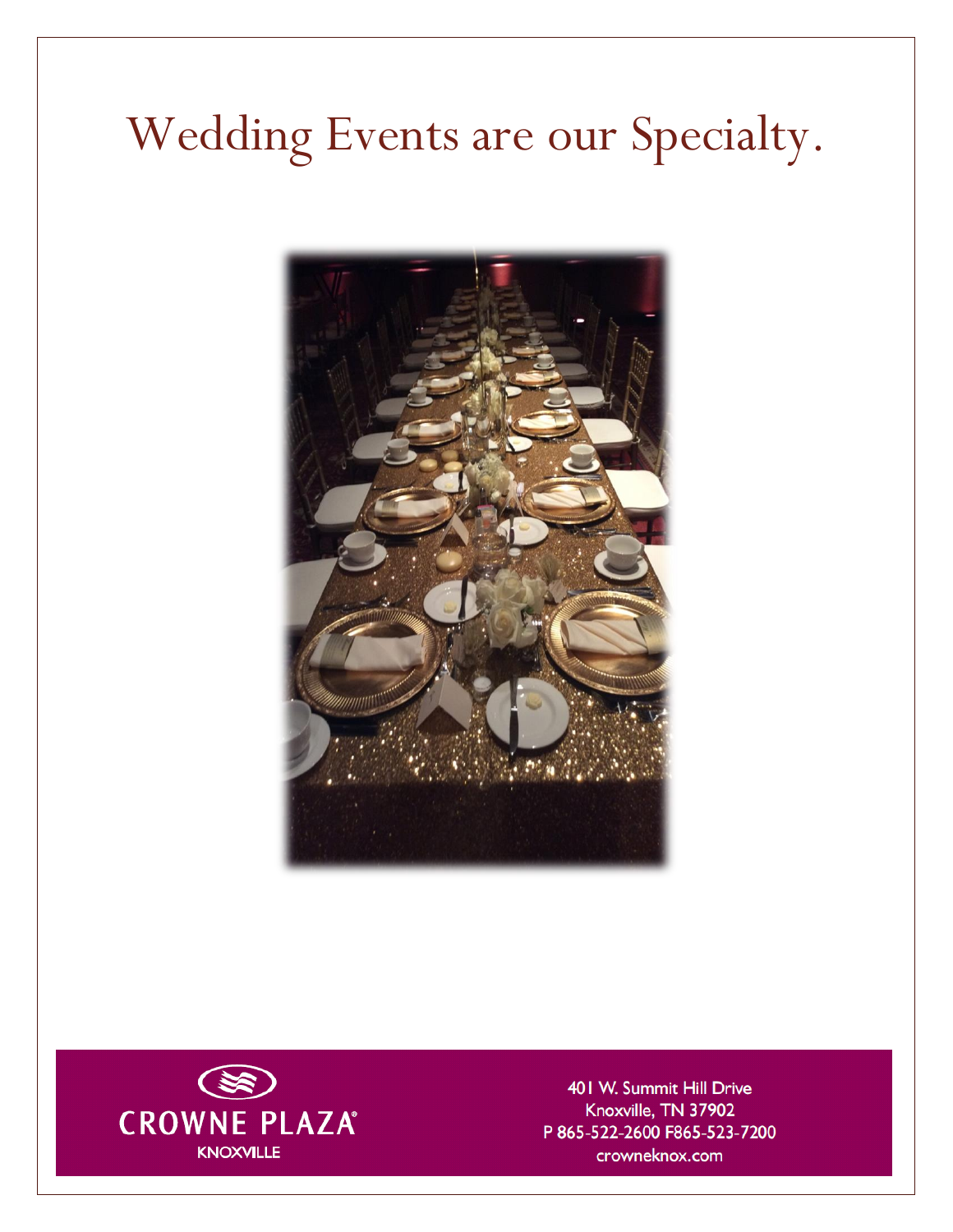## *Wedding events include:*

- Fan folded napkins in the color of your choice (based on availability).
- Complimentary Cylinder Vases as your center-pieces
- Complimentary cake cutting service (we will cut and serve your cake to your guests and re-box the top tier for your wedding cake your 1st anniversary).
- Complimentary available self-parking for your guests
- Complimentary King Room with a special delivery of Chocolate dipped straw-berries and split of champagne (or sparkling cider) with flutes for the Bride and Groom with a minimum net food purchase of \$3000 or more.
- Discounted group guest room rate for your guests
- Professional and experienced servers in formal wear.
- Flexibility.Whether you need a custom designed menu by our Chef, use of our space for your ceremony, rehearsal dinner or after wedding breakfast or brunch, our certified Event Planner will help you every step of the way!





401 W. Summit Hill Drive Knoxville, TN 37902 P865-522-2600 F865-523-7200 crowneknox.com

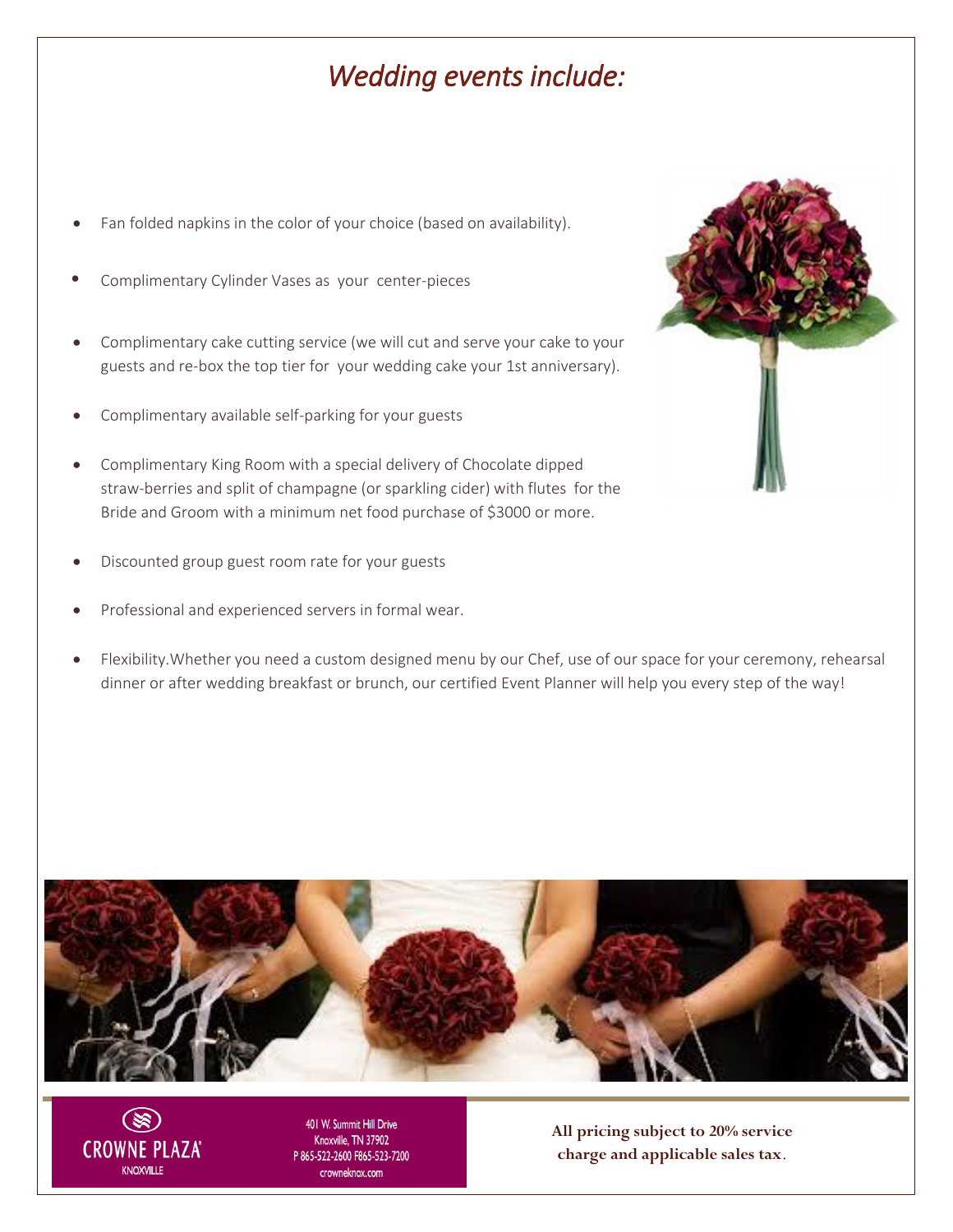### *Receptions*

Receptions are purchased by the hour and all foods will be continuously refilled.



TRADITIONAL Imported and Domestic Cheese Display with Assorted Gourmet Crackers Vegetable Crudités with Peppercorn Parmesan Dip Fresh Diced Fruit Display with Berries Swedish Style Meatballs, Chicken Tenders with Honey Mustard Sauce

> Snack Mix, Chips and Dip, Punch Station, Coffee Service (Minimum 25 Guests) One Hour Service Two Hour Service

#### THE SUMMIT HILL

Imported and Domestic Cheese Display with Assorted Gourmet Crackers Vegetable Crudités with Peppercorn Parmesan Dip Fresh Diced Fruit Display with Berries Coconut Fried Shrimp with Sweet Chili Sauce Pork and Vegetable Egg Rolls with Chinese Mustard Swedish Style Meatballs, Chicken Tenders with Honey Mustard Sauce Chips and Dip, Roasted Peanuts, Punch Station, Coffee Service (Minimum 50 Guests) One Hour Service Two Hour Service

#### THE PRESIDENTIAL

Imported and Domestic Cheese Display with Assorted Gourmet Crackers Vegetable Crudités with Peppercorn Parmesan Dip Fresh Diced Fruit Display with Berries Chef Carved Roast Round of Beef with Mini Rolls and Condiments Fresh Chilled Jumbo Shrimp with Lemon and Cocktail Sauce (Shrimp: 3 per guest one hour, 5 per guest two hours) Asparagus and Asiago Cheese in Phyllo Chicken Satay with Spicy Thai Peanut Sauce Miniature Crab Cakes Remoulade Deluxe Mixed Nuts Tri-Colored Tortilla Chips with Warm Artichoke and Spinach Dip Punch Station, Coffee Service (Minimum 75 guests) One Hour Service Two Hour Service



401 W. Summit Hill Drive Knoxville, TN 37902 P865-522-2600 F865-523-7200 crowneknox.com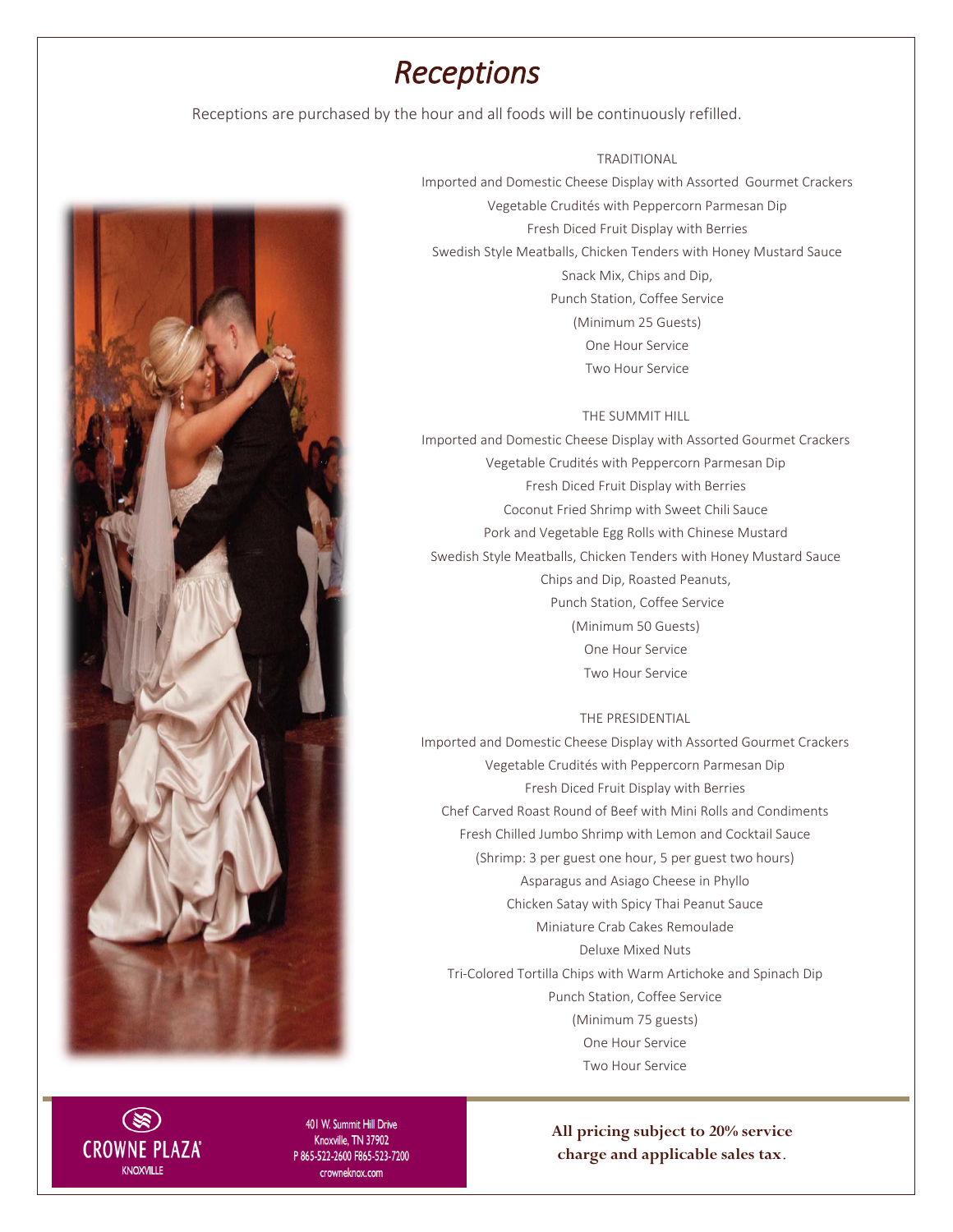# *Wedding Dinner Buffets*

#### *Dinner Buffet includes*

Rolls and Butter, Freshly Brewed Coffee, Decaffeinated Coffee and Iced Tea with Lemon. (Minimum 50 guests, less than 75 guests add an additional cost per person)

#### THE EPICUREAN BUFFET

Mixed Field Greens with Assorted Toppings and Dressings Baby Tomatoes and Fresh Basil with Virgin Olive Oil and Fresh Mozzarella Honey and Lemon Drizzled Fruit Salad, Italian Pasta Salad Roast Strip Loin of Beef with Madeira Demi-Glace Sautéed Mushrooms and Caramelized Onions Grilled Chicken Breast Sun Dried Tomato Cream Sauce Tennessee Grilled Salmon with Bourbon-Peach Chutney Fresh Seasonal Medley of Vegetables, Orange Tarragon Glazed Baby Carrots, Oven Roasted New Potatoes, Wild Rice Pilaf Premier Selection of Cakes and Pies

#### OLD CITY BUFFET

Mixed Field Greens with Assorted Toppings and Dressings Southern Broccoli Salad and Wilted Kale Salad Roast Round of Beef, Woodland Mushroom Sauce Herb Grilled Chicken Breast, Grain Mustard Sauce, Green Bean Amandine, Roasted Garlic Mashed Potatoes and Assorted Cakes and Pies





401 W. Summit Hill Drive Knoxville, TN 37902 P865-522-2600 F865-523-7200 crowneknox.com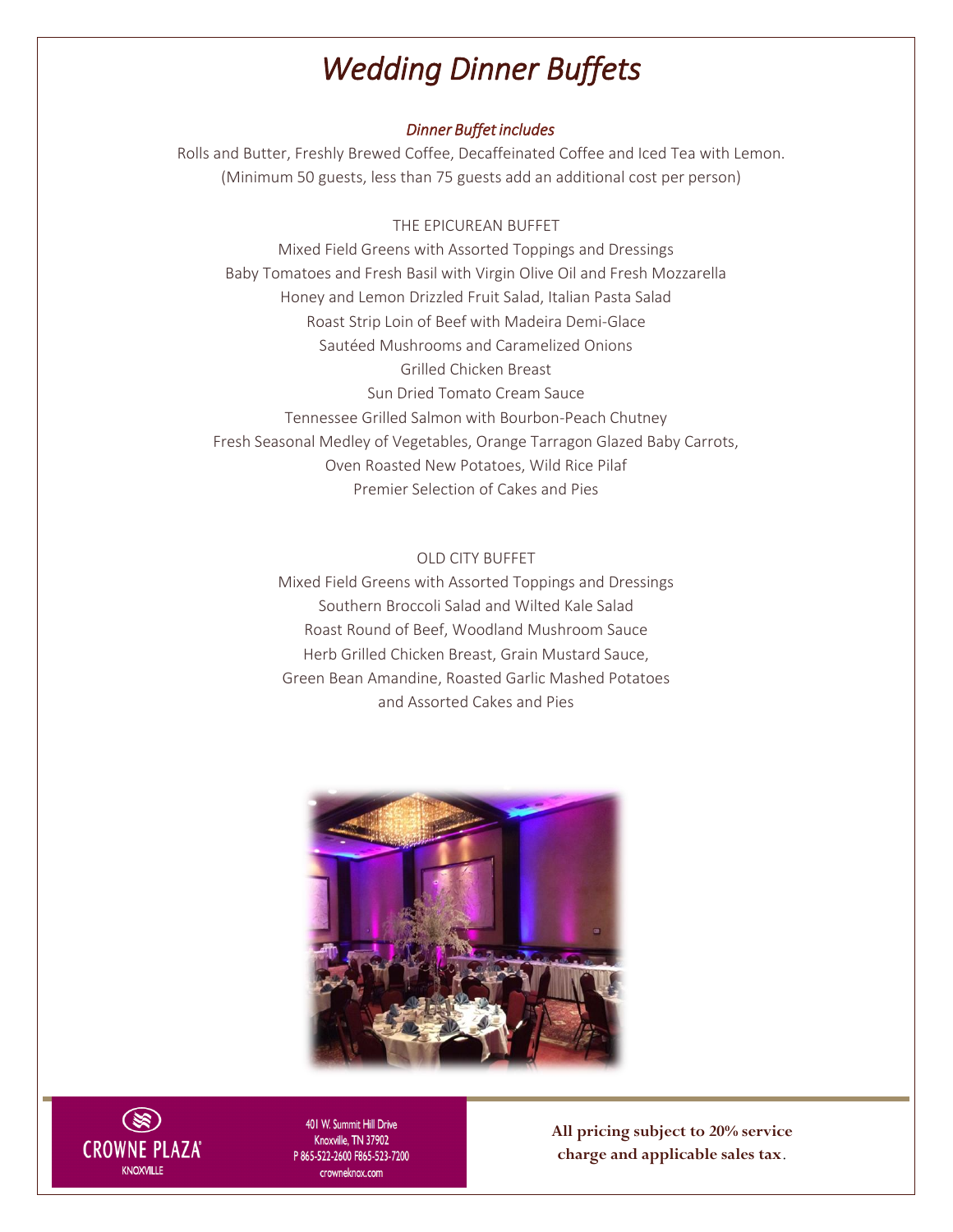# *Dinner Entrée Selections*

### *Dinner Entrées include:*

Choice of Garden Salad or Classic Caesar Salad, Chef's Choice Fresh Vegetable and Starch (unless specified), Rolls and Butter, Freshly Brewed Coffee, Decaffeinated Coffee, Iced Tea with Lemon and Your Choice of Dessert

TENNESSEE GRILLED SALMON Brushed with a Marinade of Jack Daniels, Brown Sugar and Honey, Peach Chutney

MEDALLION OF PORK TENDERLOIN Bacon Wrapped Medallion with a Grain Mustard Sauce and Crispy Tabasco Onions Sauce

ROASTED PORK LOIN Sliced and served on a Sage-Cranberry Cornbread Dressing with Apple Cider Gravy

CHICKEN ORLEANS

Sautéed Breast of Chicken topped with a Creole Ragout of Shrimp, Andouille Sausage and Tomatoes

TUSCAN CHICKEN Grilled Breast of Chicken in a Sauce of Artichoke Hearts, Fresh Herbs and Sun Dried Tomatoes on a Nest of Angel Hair Pasta

HERB ROASTED COD On a Bed of Sautéed Spinach and Mushrooms with a Light Anisette Cream

CHICKEN OSCAR Grilled Breast of Chicken topped with a Low Country Crab Cake, Tender Asparagus and Lemon-Thyme Aioli

FILET MIGNON Ruby Port Reduction scented with Roasted Garlic and Porcini 6 Ounce 8 Ounce

ROAST PRIME RIB OF BEEF AU JUS 10 Ounce Cut served with Au Jus and Horseradish Cream

> ROAST SIRLOIN OF BEEF Madeira Demi-Glace

PORTOBELLA MUSHROOM STREUDEL

Braised Portabella Mushrooms, Roasted Zucchini, Spinach, Feta Cheese and Cous Cous wrapped in Flaky Phyllo, Roasted Pepper and Tomato Coulis

#### Dual Dinner Entrees

PETITE FILET MIGNON AND GARLIC ROASTED SHRIMP Green Peppercorn Demi-Glace

SLICED TENDERLOIN OF BEEF AND SEARED SALMON FILET<br>Cabernet-Mushroom Sauce and Peach Chutney Cabernet-Mushroom Sauce and Peach Chutney

LEMON GRILLED CHICKEN AND ROASTED HERB COD Sweet Chili-Mango Salsa

 Forest Mushrooms and Roasted Shallot Ragout and Grain ROAST BEEF SIRLOIN AND DIJON CHICKEN BREAST Mustard Cream

PETITE SIRLOIN AND CRAB CAKE REMOULADE

Port Wine Reduction and Roasted Red Pepper Remoulade

GRI LLED MEDALLION OF PORK AND BOURBON GLAZED CHICKEN

Brown Sugar Glaze and Simmered Peach Ragout



401 W. Summit Hill Drive Knoxville, TN 37902 P865-522-2600 F865-523-7200 crowneknox.com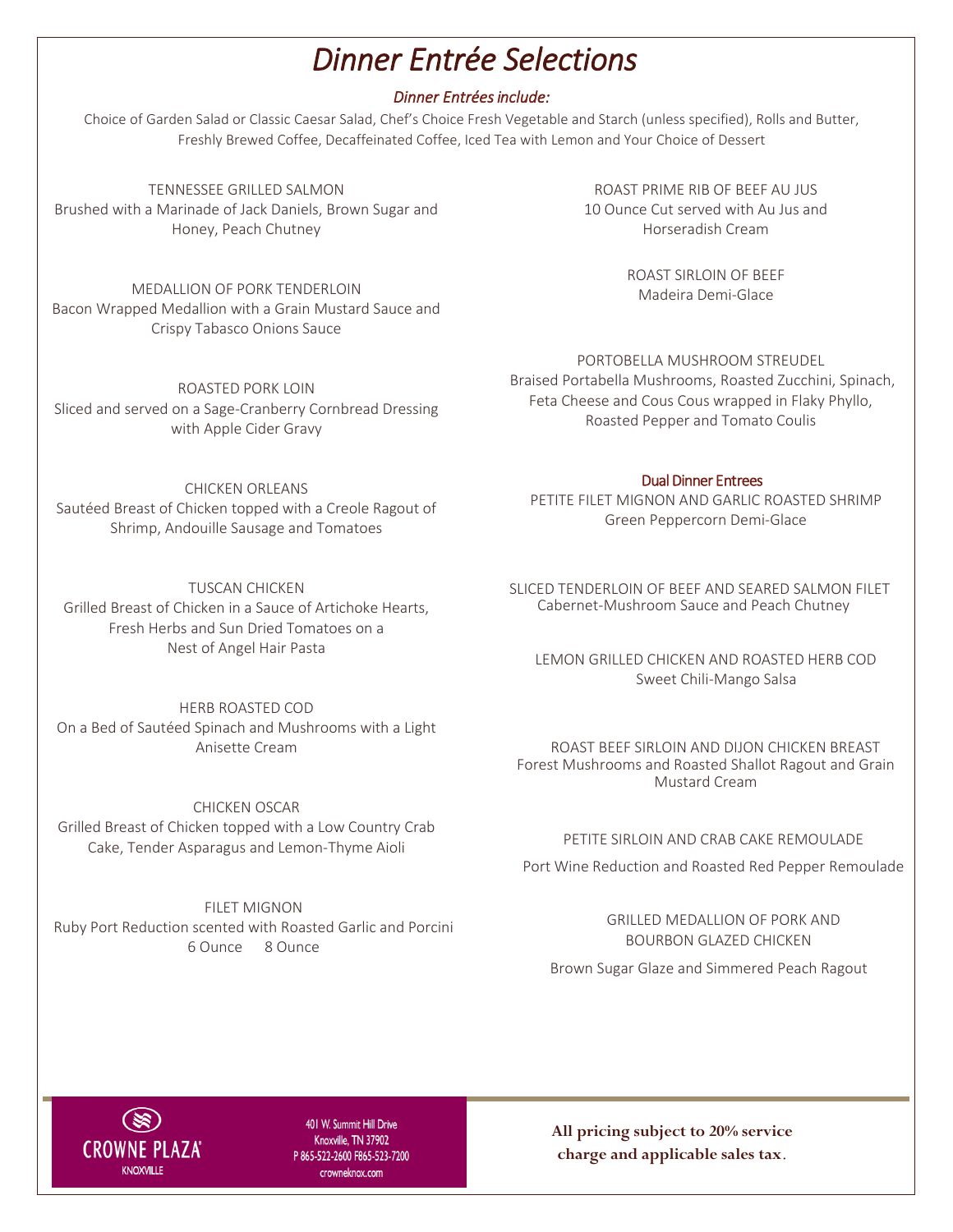## *Hors d'oeuvres and Displays*

#### Hot Hors d'oeuvres

Prices based per 50 pieces

Oysters Rockefeller

Crab Filled Jumbo Mushrooms Coconut Breaded Shrimp, with Sweet Chili Sauce BBQ Spiced Shrimp, Lemon Beurre Blanc Petite Crab Cake Rémoulade Shrimp and Smoked Sausage Skewers Thyme Chicken and Red Grape Kabob Breaded Chicken Tenderloin, Honey Mustard Spicy Chicken Drummettes, Bleu Cheese Sauce Chicken Satay with Spicy Thai Peanut Sauce Bacon Wrapped Rosemary Beef Tenderloin Swedish or Barbecue Meatballs Beef and Mushroom Brochette Mesquite Chicken Quesadilla Roll Chicken Pot Sticker, Thai Chili Sauce Barbecue Baby Back Ribs Pork Egg Roll, with Orange Sauce Breaded Mozzarella Batonnets Vegetable Spring Roll with Sweet & Sour Sauce Asparagus and Asiago Cheese in Phyllo Breaded Cheese Ravioli Artichoke and Spinach Stuffed Mushrooms Kielbasa en Croute, with Dijon Mustard Sauce Greek Spanakopita Korean Style BBQ Beef Tenderloin Lollipop

#### Cold Hors d'oeuvres

Prices based per 50 pieces Mozzarella, Tomato, and Olive Kebabs Assorted Petite Sandwiches with Roast Beef, Smoked Turkey and Cured Ham Southern Deviled Eggs Tarragon Chicken Salad Phyllo Cups Handmade California Nori Rolls Deviled Shrimp in a Phyllo Cup Strawberry Half with Brie Seasonal Oysters on the Half Shell Iced Jumbo Shrimp with Cocktail Sauce

#### Dry Snacks

Mixed Nuts/lb.. Dry Roasted Peanuts/lb. Tri-Colored Tortilla Chips/lb. Potato Chips or Pretzels/lb. Roasted Tomato Salsa /quart Warm Artichoke Spinach Dip/half gallon Warm Green Chili Queso Dip/half gallon French Onion or Ranch Dip/quart

#### **Displays**

*IMPORTED AND DOMESTIC CHEESE DISPLAY With Fresh Fruit Garnish and Assorted Gourmet Crackers 25 servings 50 servings 100 servings* 

*POACHED AND SMOKED SALMON DISPLAY Served with Traditional Accompaniments of Red Onion, Hard Boiled Egg, Capers, Dill Crème Fraîche and an Assortment of Breads and Gourmet Crackers Approximately 50 servings* 

*FRESH VEGETABLE CRUDITÉS AND GRILLED VEGETABLE DISPLAY Served with Ranch Dip and Sun Dried Tomato Hummus 25 servings 50 servings 100 servings* 

*FRESH SEASONAL FRUITS AND BERRIES With Maple Yogurt Dip 25 servings 50 servings 100 servings* 

*ANTIPASTO DISPLAY Imported Olives, Marinated Vegetables, Cured Deli Meats and Cheeses served with Crusty Bread, Assorted Gourmet Crackers and Grain Mustard 25 servings 50 servings 100 servings* 

*BAKED BRIE EN CROÛTE Glazed with Raspberry Preserves and Caramelized Apples, wrapped* 

*in Puff Pastry and served with sliced Baguettes and Fresh Grapes Approximately 50 servings*

*HANDMADE SUSHI DISPLAY California Nori Rolls displayed with Fresh Vegetable Garnishes and Appropriate Condiments* 

*25 servings 50 servings 100 servings* 

We also have theme and carvery stations-Consult with your Wedding Planner.



401 W. Summit Hill Drive Knoxville, TN 37902 P865-522-2600 F865-523-7200 crowneknox.com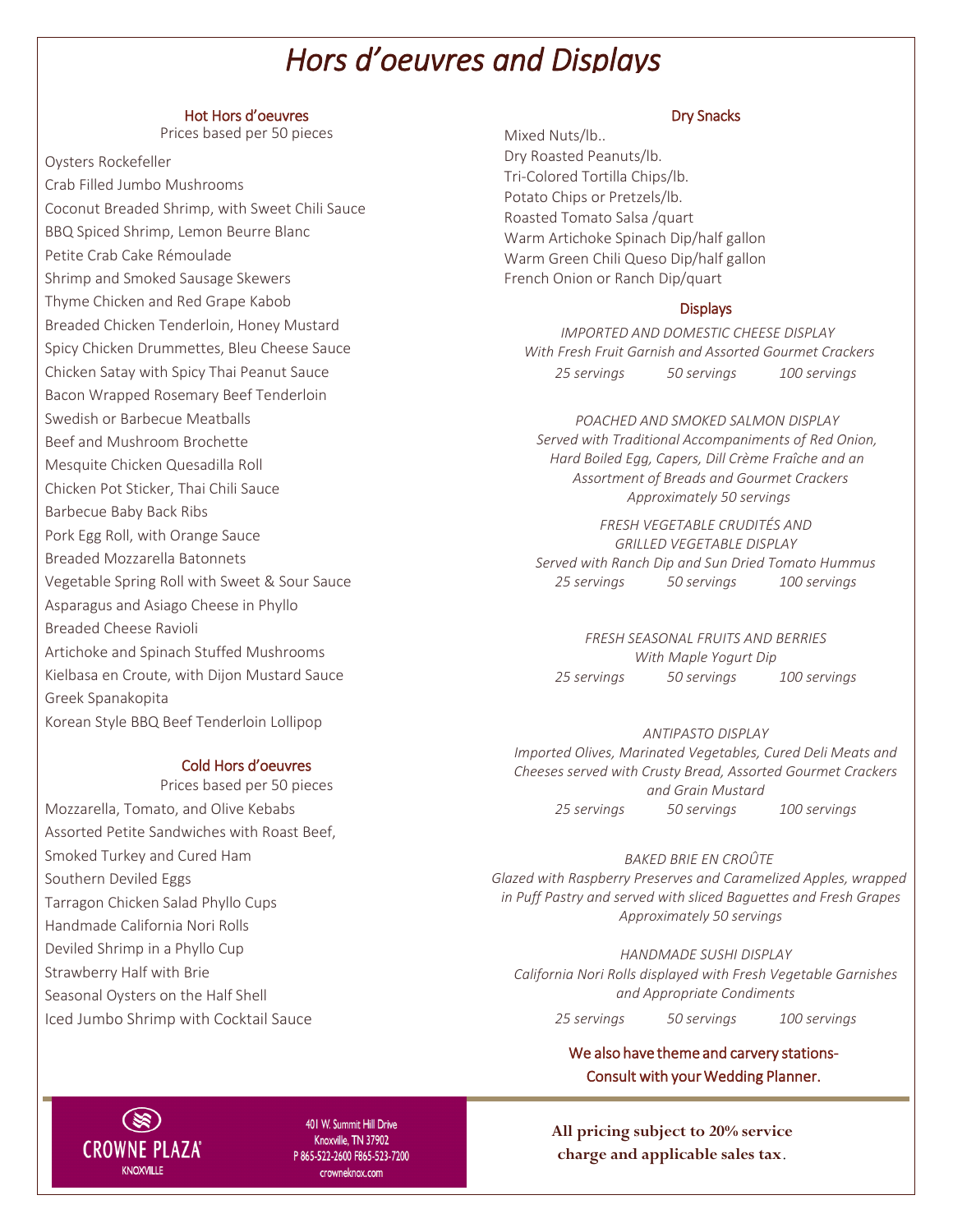### *Beverages*

### HOST AND CASH BARS

#### Call Brands

Host Bar or Cash Bar Smirnoff, Beefeater, Bacardi Light, Jose Cuervo Gold, Jim Beam, Seagrams 7, Dewars, Captain Morgan

#### Premium Brands

Host Bar or Cash Bar Absolute, Tanqueray, Bacardi Select, Cuervo 1800, Jack Daniels, Crown Royal, J&B

Domestic Beer

Imported/Premium Beer

Wine

Soft Drinks, Juice, and Bottled Water

Bartenders are provided at a charge per bartender for a period of up to four hours. The bartender fee will be waived for each bar that exceeds \$400.00 in sales. We recommend one bartender for every 75 guests for host bars and one bartender for every 100 guests for cash bars.

### ChampagneToast

Champagne Toast or Sparking Cider Toast

#### Additional Beverages

Fruit or Champagne Punch

#### Keg beer

Domestic: Please ask for a quote Import/Premium: Please ask for a quote



Please consult your Wedding Planner for a complete wine menu.

 The Crowne Plaza, as a liquor licensee is the only authority licensed to sell and/or serve liquor for consumption on the premises.



401 W. Summit Hill Drive Knoxville, TN 37902 P865-522-2600 F865-523-7200 crowneknox.com